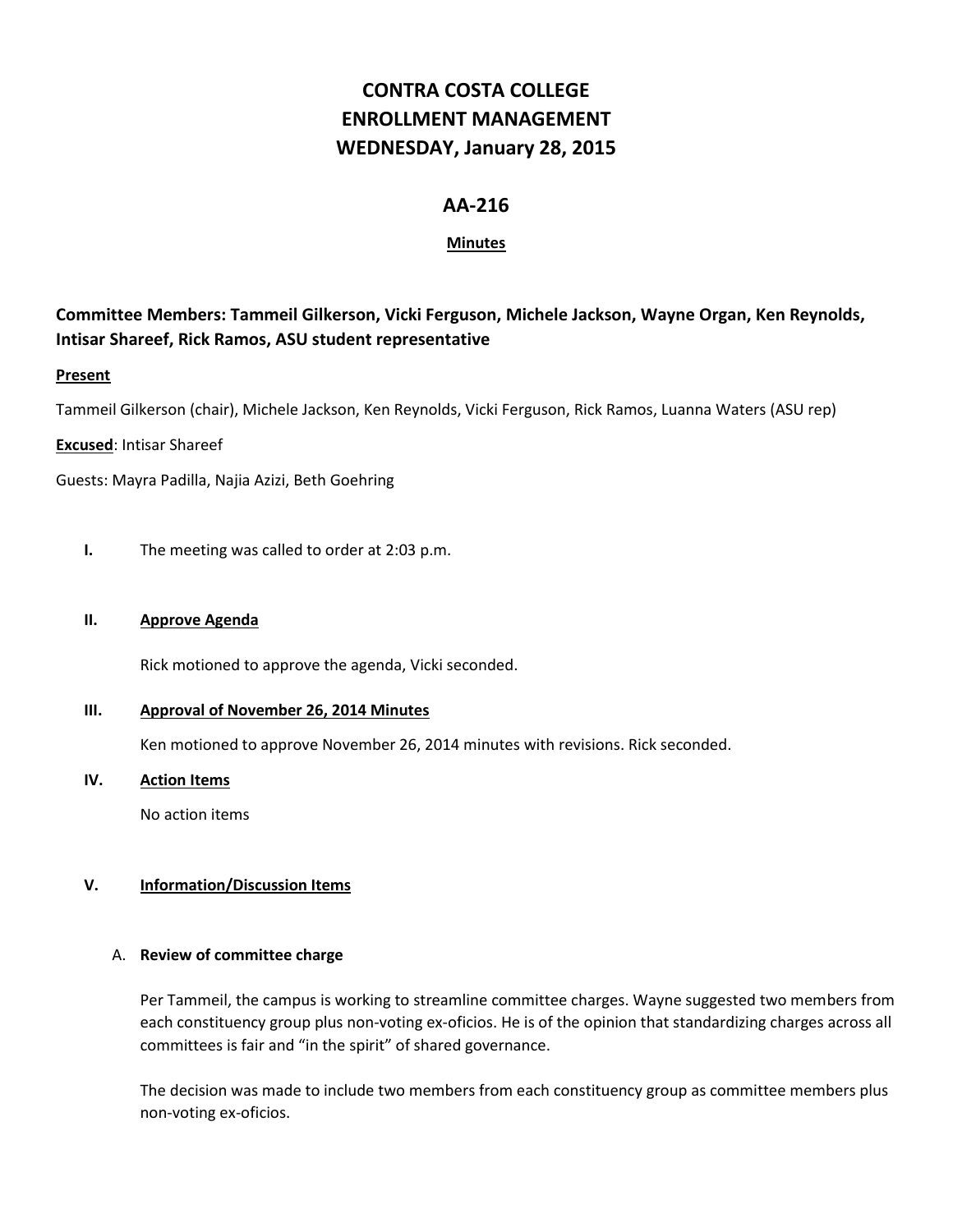This item will come back to the next meeting as an action item.

#### **B. Update on Comcast commercial**

The District Office has selected Comcast to promote all three campuses collectively with each college being highlighted in their own thirty second commercial. The target audience(s) has been identified as high school students and their parents.

Comcast is currently working on a second creative revision. The initial theme did not encompass everything the college wants to promote. The chosen theme is "We Transform Lives". Michele spoke of the importance of conveying all of the ways that the college serves/supports students, including those elements that are beyond the classroom.

The commercial will air at various times on selected networks. In addition, there will also be a multi-media campaign. Per Tammeil, the college is also working to produce one to two minute videos highlighting campus programs. This will give students access to the college's programs at all times as these videos will be posted on the college website.

There is effort being put into "re-tooling" the way the campus approaches marketing and outreach. One goal is to institutionalize college tours and information sessions. Michele also shared a "mock-up" of a comprehensive college brochure. This publication will include *Steps to Success* and information on all campus programs. She solicited feedback from the committee on program materials. Vicki stated that the feedback from the outreach team is that students want more "specific" program materials.

Tammeil reiterated the importance of promoting educational plans. This is a mandate of Student Success. She also shared that Ellen Seidler will be adding a 2<sup>nd</sup> toolbar into the college website as part of the effort to reduce "road blocks" for students. Developing a "blanket" template for pathways was suggested as a way help students to easily identify these forms when they are placed in different areas on campus.

#### **C. Transcript audit software**

The software being used by the college is not equipped for the UC system, which might pose a problem for some students. Mayra suggested streamlining the college's requirements with CSU and UC requirements in an attempt to make things less confusing for students. The college has the software (transcript audit) but need faculty to commit to implementing and maintaining it.

There was a discussion on an "Early Alert" system continued from a previous meeting. Tammeil spoke to the President and was informed that the program previously used by the college cannot be revived. The District owns the infrastructure for an early alert system by Datatel. The college will need to determine the best way to use this system which will require a "human" commitment.

Rick posed the idea of faculty inputting all student scores into D2L and programming the system to generate an automatic alert to those students who fall below a certain level. Having a staff member designated to receive the alerts and contact students was also offered as a solution. This would require staffing.